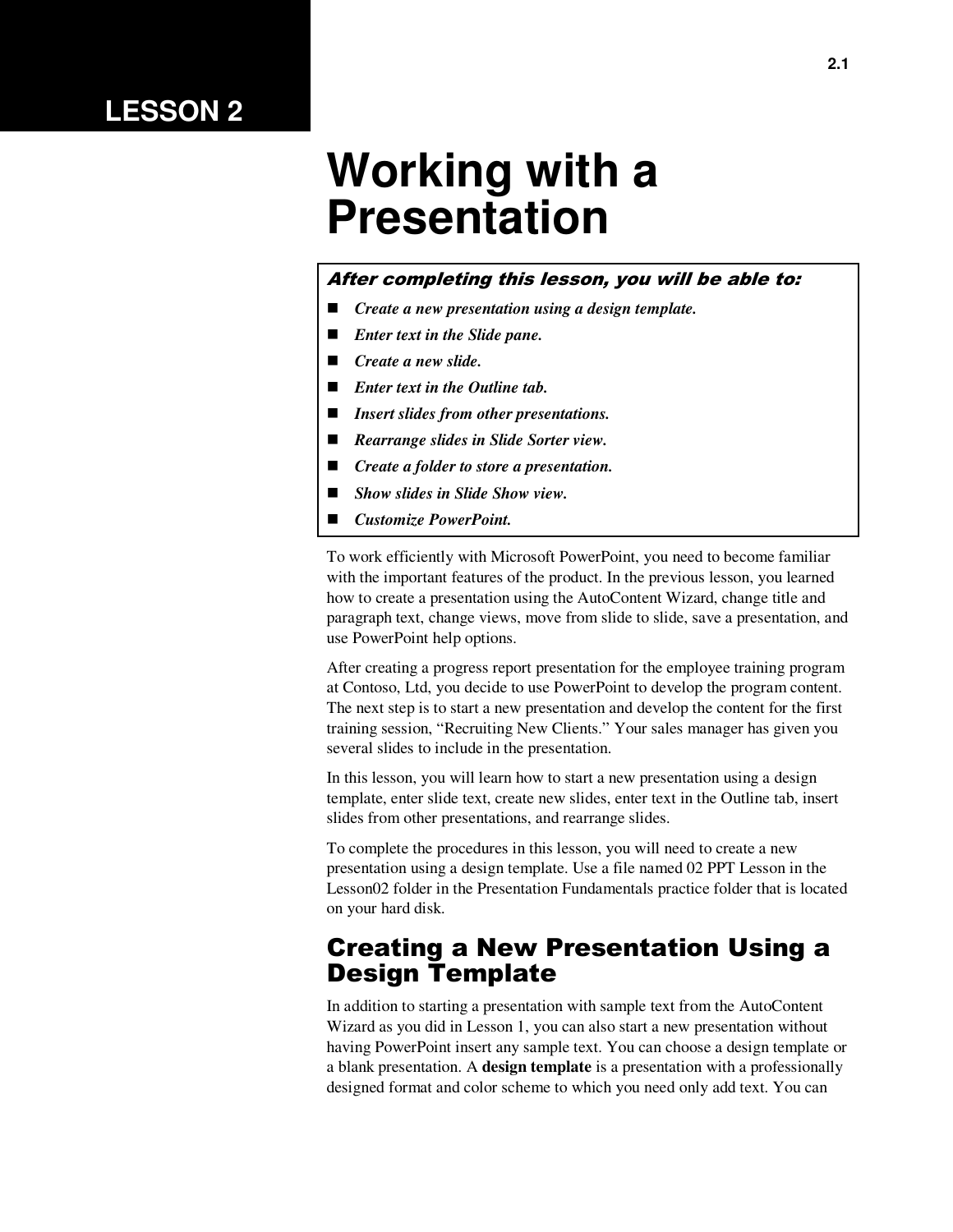use one of the design templates that come with PowerPoint, or you can create your own.

In this exercise, you start a new presentation with a design template.

- **1** If you quit PowerPoint at the end of the last lesson, restart PowerPoint now.
- **2** On the View menu, click Task Pane, if necessary, to display the New Presentation task pane.
- **3** In the New Presentation task pane, click From Design Template. The Slide Design task pane appears with a variety of design templates listed in alphabetical order.

# tip

To create a blank presentation or a presentation using the AutoContent Wizard, open the New Presentation task pane, and then click Blank Presentation or AutoContent Wizard. The templates listed in the Slide Design task pane are the same ones that the AutoContent Wizard uses.

- **4** In the Slide Design task pane, point to a design template. The name of the design template appears as a ScreenTip, and a down arrow appears on the right side of the design.
- **5** In the Slide Design task pane, click the down arrow on the right side of the design template. A menu appears with commands that let you apply the design template to the entire presentation or to selected slides or change the size of the preview design templates in the Slide Design task pane.
- **6** In the Slide Design task pane, drag the scroll box down until the Maple slide design appears in the task pane, and then click the Maple slide design.

The Maple slide design is applied to the blank slide in the Slide pane.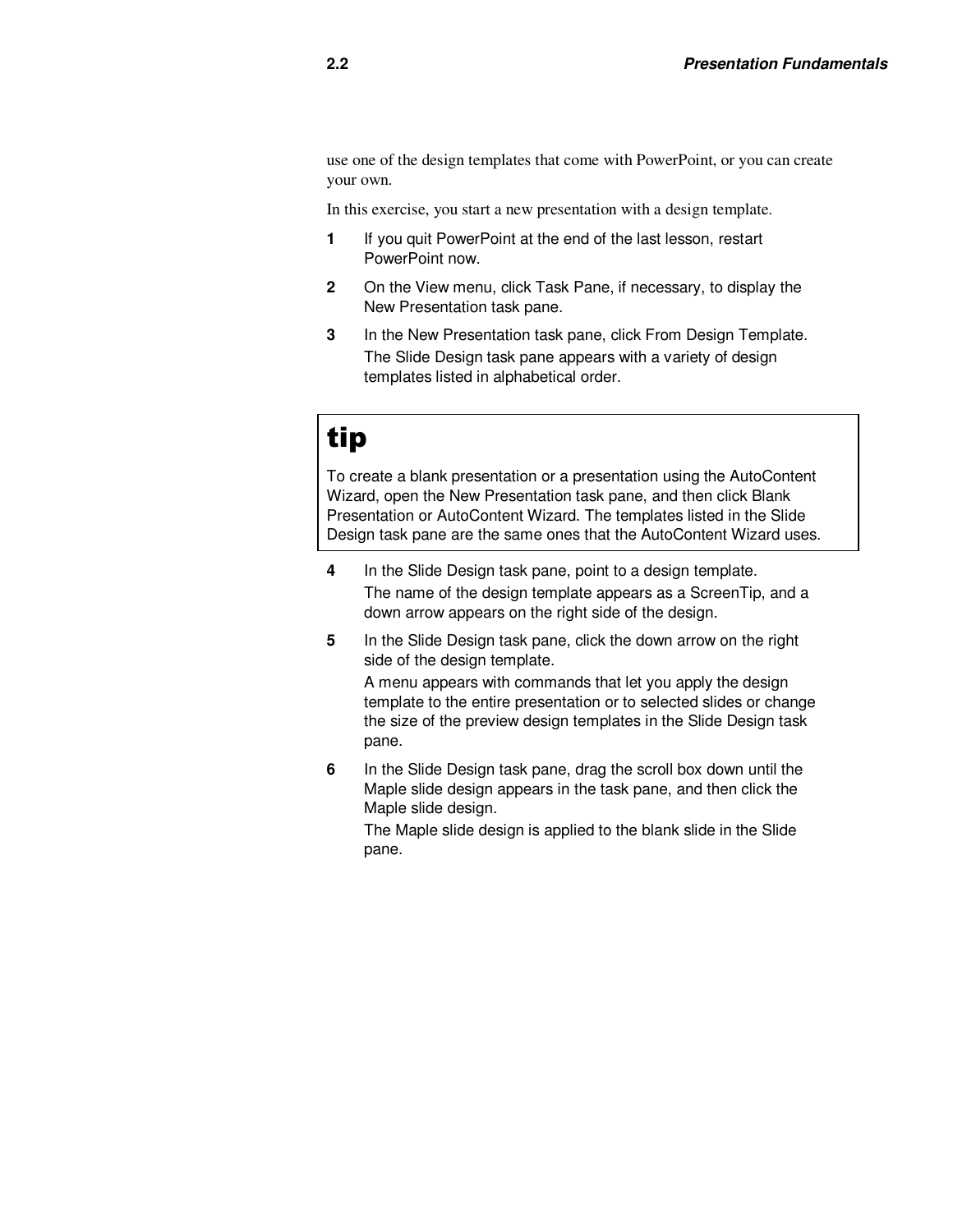

**7** Close the Slide Design task pane by clicking its close button.

# Entering Text in the Slide Pane

To add text to a presentation, including titles and subtitles, you can enter text into either the Slide pane or the Outline tab in Normal view. The Slide pane allows you to enter text on a slide using a visual method, while the Outline tab allows you to enter text using a content method. The Slide pane displaying the Title Slide layout includes two text boxes called **text placeholders**. The upper box is a placeholder for the slide's title text. The lower box is a placeholder for the slide's subtitle text. After you enter text into a placeholder, the placeholder becomes a **text object**, a box that contains text in a slide.

In this exercise, you title a slide and add a subtitle.

- **1** Click the Outline tab if necessary in the Outline/Slides pane.
- **2** In the Slide pane, click the text placeholder Click to add title. A selection box surrounds the placeholder, indicating that the placeholder is ready for you to enter or edit text. The placeholder text disappears, and a blinking insertion point appears.
- **3** Type **Recruiting New Clients**. Notice that the text appears in the Outline tab at the same time.
- **4** Click the text placeholder Click to add subtitle. The title object is deselected, and the subtitle object is selected.
- **5** Type **Your Name** and then press Enter.

If you make a typing error, press Backspace to delete the mistake, and then type the correct text.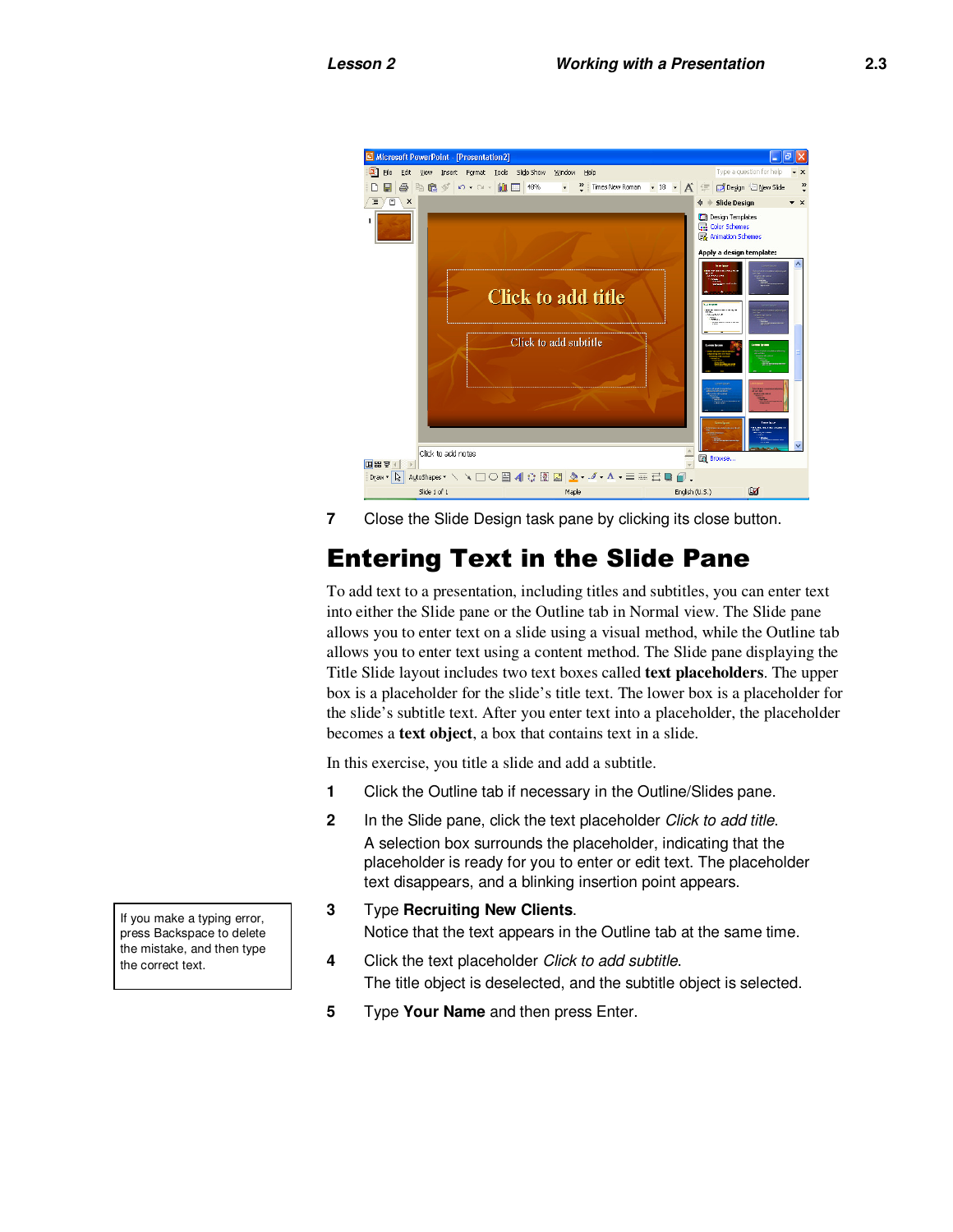#### **6** Type **Contoso, Ltd**.

Your presentation window should look like the following illustration:



# Creating a New Slide

You can quickly and easily add more slides to a presentation in two ways: by clicking the New Slide button on the Formatting toolbar directly above the task pane or by clicking the New Slide command on the Insert menu. When you use either of these methods, PowerPoint inserts the new slide into the presentation immediately following the current slide, and the Slide Layout task pane appears with twenty-seven predesigned slide layouts, any of which you can apply to your new slide. You select a layout by clicking it in the Slide Layout task pane. The layout title for the selected slide layout appears as you roll the mouse over each choice.

Slide layouts allow you to create slides with specific looks and functions. For example, you can choose a layout that displays only a title on a slide, or a layout that provides placeholders for a title and a graph.

In this exercise, you create a new slide and then enter text in it.

**1** On the Formatting toolbar, click the New Slide button. The Slide Layout task pane appears. PowerPoint adds a new, empty slide after the current slide in the Slide pane and creates a new slide icon in the Outline tab. PowerPoint applies the default Title and Text slide layout (a title and bulleted list) to the new slide. The status bar displays Slide 2 of 2.

#### **2** Type **Develop a Plan**.

Notice that the new slide and the new title appear in the Outline pane when you create them in the Slide pane. PowerPoint lets you work directly in the Slide pane and Outline tab to enter your ideas.

If you start typing on an empty slide without first having selected a placeholder, PowerPoint enters the text into the title object.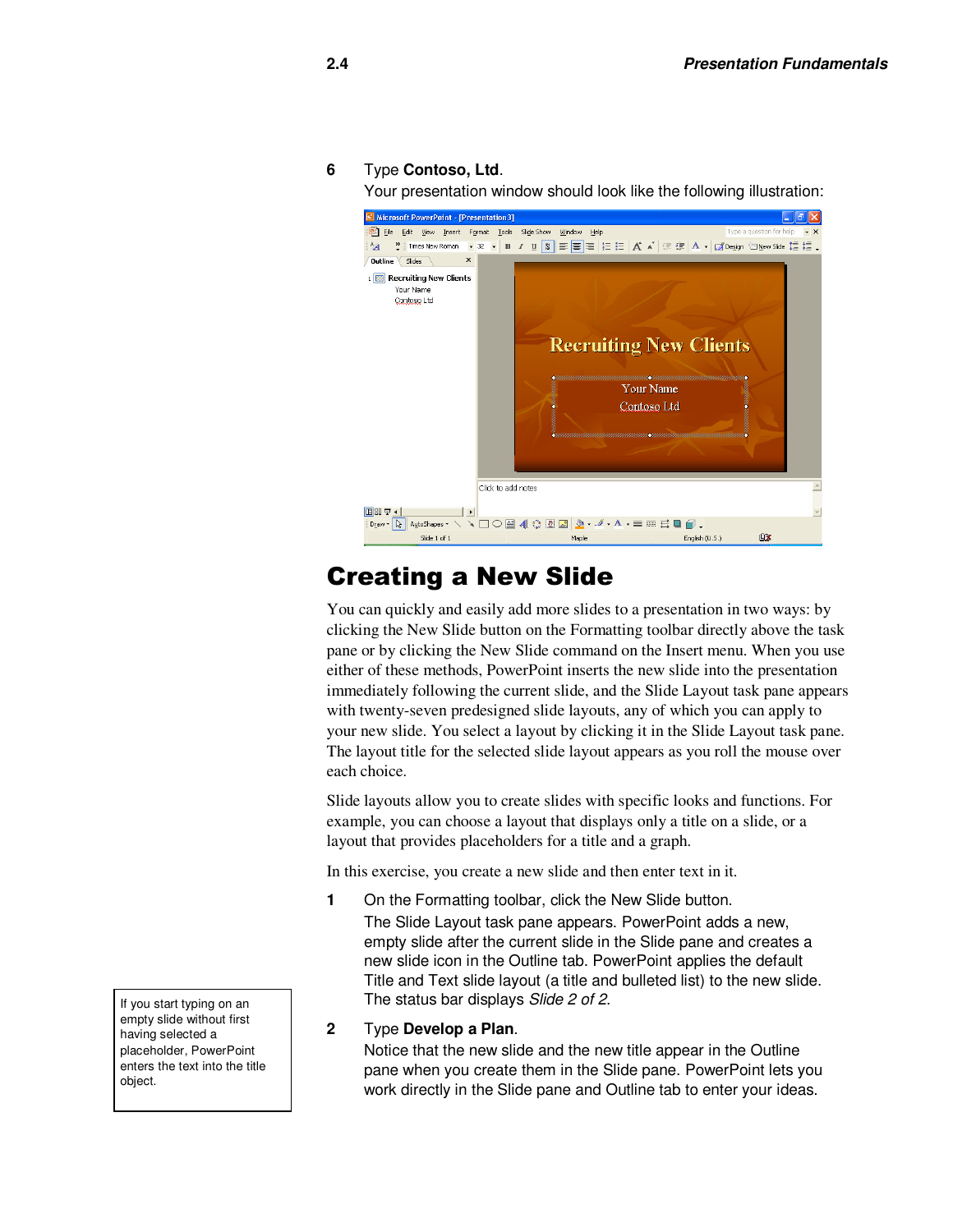**3** Close the Slide Layout task pane.

# Entering Text in the Outline Tab

The Outline tab shows the presentation text in outline form just as if you had typed the text using Outline view in Microsoft Word 2002. The outline pane allows you to enter and organize slide title and paragraph text for each slide in a presentation. In the Outline tab, the slide title text appears to the right of each slide icon, and the paragraph text appears underneath each title, indented one level. To enter text in the Outline tab, you click where you want the text to start, and then you begin typing. While working in the Outline tab, you can also create a new slide and add title and paragraph text by using the New Slide command or the Enter key.

In this exercise, you enter paragraph text in an existing slide, and then create a new slide and add text to that slide in the Outline tab.

**1** Position the pointer—which changes to the I-beam pointer—to the right of the title in slide 2 in the Outline tab, and then click the blank area.

A blinking insertion point appears.

**2** Press Enter.

PowerPoint adds a new slide in the Slide pane and a new slide icon in the Outline tab, with the blinking insertion point next to it.

**3** Press Tab.

Pressing Tab indents the text to the right one level and moves the text from slide 3 back to slide 2. The slide icon changes to a small gray bullet on slide 2 in the Outline tab.

**4** Type **Develop a list of contacts** and then press Enter. PowerPoint adds a new bullet at the same indent level. Notice that

once you press Enter after typing bulleted text, the bullet becomes black. Also note that the text wraps to the next line in the Outline tab without your having to press Enter.

- **5** Type **Schedule periodic phone calls to prospective clients** and then press Enter.
- **6** Type **Re-evaluate your strategy regularly** and then press Enter.
- **7** On the Outlining toolbar, click the Promote button.

# important

If the Outlining toolbar is not visible on your screen, click the View menu, point to Toolbars, and then click Outlining.

PowerPoint creates a new slide with the insertion point to the right of the slide icon.

**8** Type **Make the Client Number One** and then press Enter.

To add paragraph text to slide 2 instead of starting a new slide, you need to change the outline level from slide title to a bullet.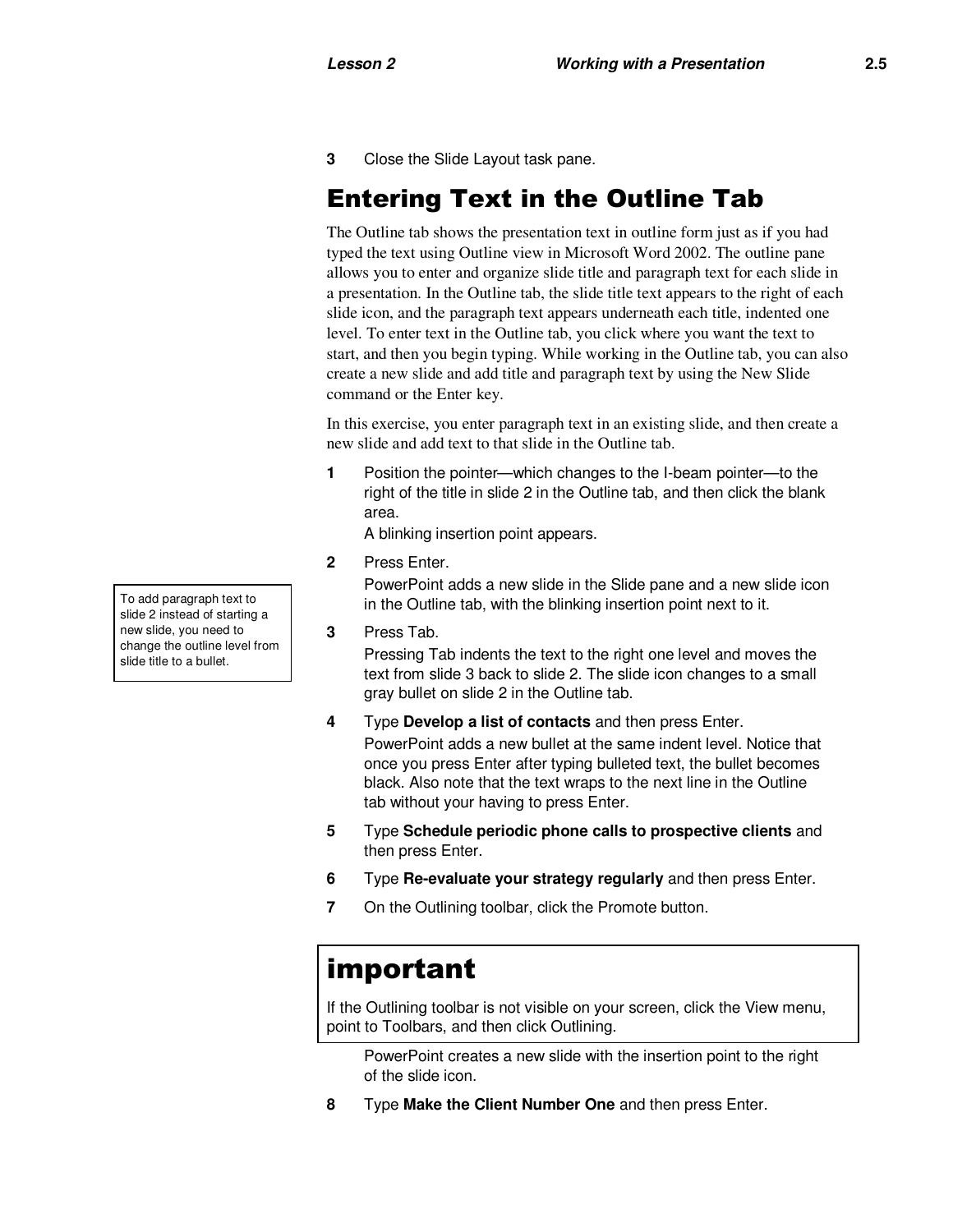- **9** Press Tab. PowerPoint creates a new indent level for slide 3.
- **10** Type **Be creative** and then press Enter. A new bullet appears.
- **11** Type **Stay positive**, press Enter, and then type **Be tenacious**.
- **12** Hold down Ctrl, and then press Enter. A new slide appears.
- **13** Type **Summary**, press Enter, and then press Tab. PowerPoint creates a new indent level for slide 4.
- **14** Type **Create** a plan suitable to your temperament and then press Enter.
- **15** Type **Try to avoid cold calls** and then press Enter.
- **16** Type **Keep current with the client's industry trends**. Your presentation window should look like the following illustration:



#### Inserting Slides from Other Presentations

You can save time while creating a presentation by using slides that you or someone else has already made. When you insert slides from one presentation into another, the slides conform to the color and design of the current presentation, so you don't have to make many changes.

In this exercise, you insert slides from one presentation into another.

**1** On the Insert menu, click Slides from Files. The Slide Finder dialog box appears.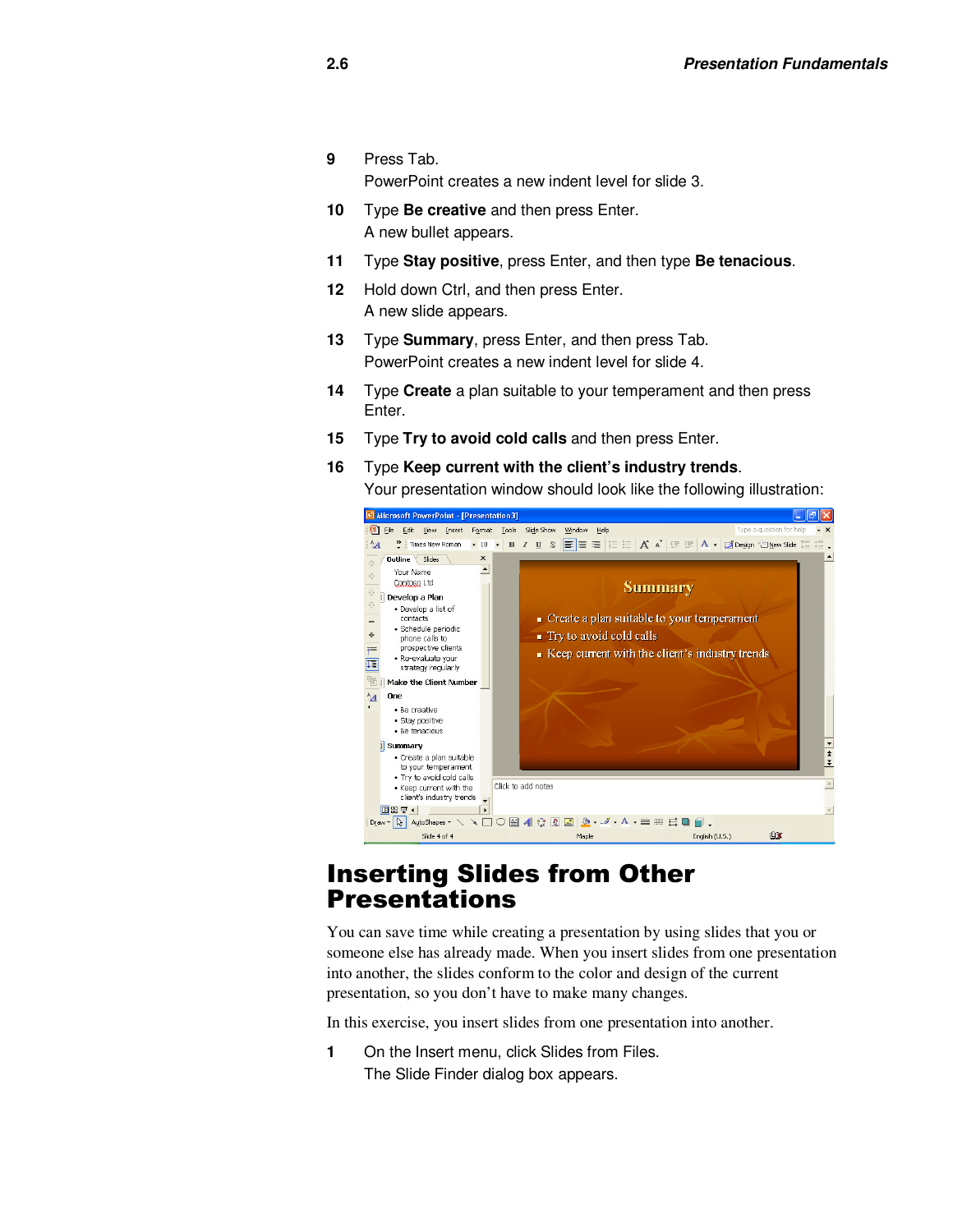- **2** Click the Find Presentation tab if necessary, and then click Browse. The Browse dialog box appears.
- **3** In the Look in box, verify that your hard disk is selected.
- **4** In the list of file and folder names, double-click the Unlimited Potential folder.
- **5** Double-click the Presentation Fundamentals Practice folder, and then double-click the Lesson02 folder.
- **6** Click the file titled 02 PPT Lesson, and then click Open. The Slide Finder dialog box reappears.
- **7** Click Display, if necessary.
- **8** Click slide 2, click slide 3, click the right scroll arrow, and then click slide 4 to select the slides you want to insert. The Slide Finder dialog box should look like the following illustration:

| <b>Slide Finder</b>                                                                       |                                                                         |                                                                                                                       |  |  |
|-------------------------------------------------------------------------------------------|-------------------------------------------------------------------------|-----------------------------------------------------------------------------------------------------------------------|--|--|
| Find Presentation<br>List of Favorites                                                    |                                                                         |                                                                                                                       |  |  |
| File:<br>:\Unlimited Potential\Presentation Fundamentals Practice\Le<br>Browse            |                                                                         |                                                                                                                       |  |  |
| Add to Favorites                                                                          |                                                                         | Display                                                                                                               |  |  |
|                                                                                           |                                                                         |                                                                                                                       |  |  |
| <u> 카페</u><br>Select slides:                                                              |                                                                         |                                                                                                                       |  |  |
| Today's Goals                                                                             | Schedule                                                                | Maintaining a Cortact: List                                                                                           |  |  |
| . Build strategies for latter geformance<br>. Develop a personal plan<br>- Learn newslots | . Plan your schedule amonth in advance<br>· Review your schedule weekly | . Keepclent Bis current<br>· Update phone numbers aroundly<br>· Update contact names arreally<br>. Find new contacts: |  |  |
|                                                                                           |                                                                         | · Industry-tuck shows                                                                                                 |  |  |
| 2. Today's Goals                                                                          | 3. Schedule                                                             | 4. Maintaining a Contact List                                                                                         |  |  |
|                                                                                           |                                                                         |                                                                                                                       |  |  |
| Keep source formatting                                                                    | Insert                                                                  | Insert All<br>Close                                                                                                   |  |  |

**9** Click Insert.

PowerPoint inserts the slides into the new presentation after the current slide.

**10** Click Close.

The last inserted slide appears in the Slide pane.

If you use one or more slides in several presentations, you can click Add to Favorites to save the selected slides in the List of Favorites tab in the Slide Finder dialog box.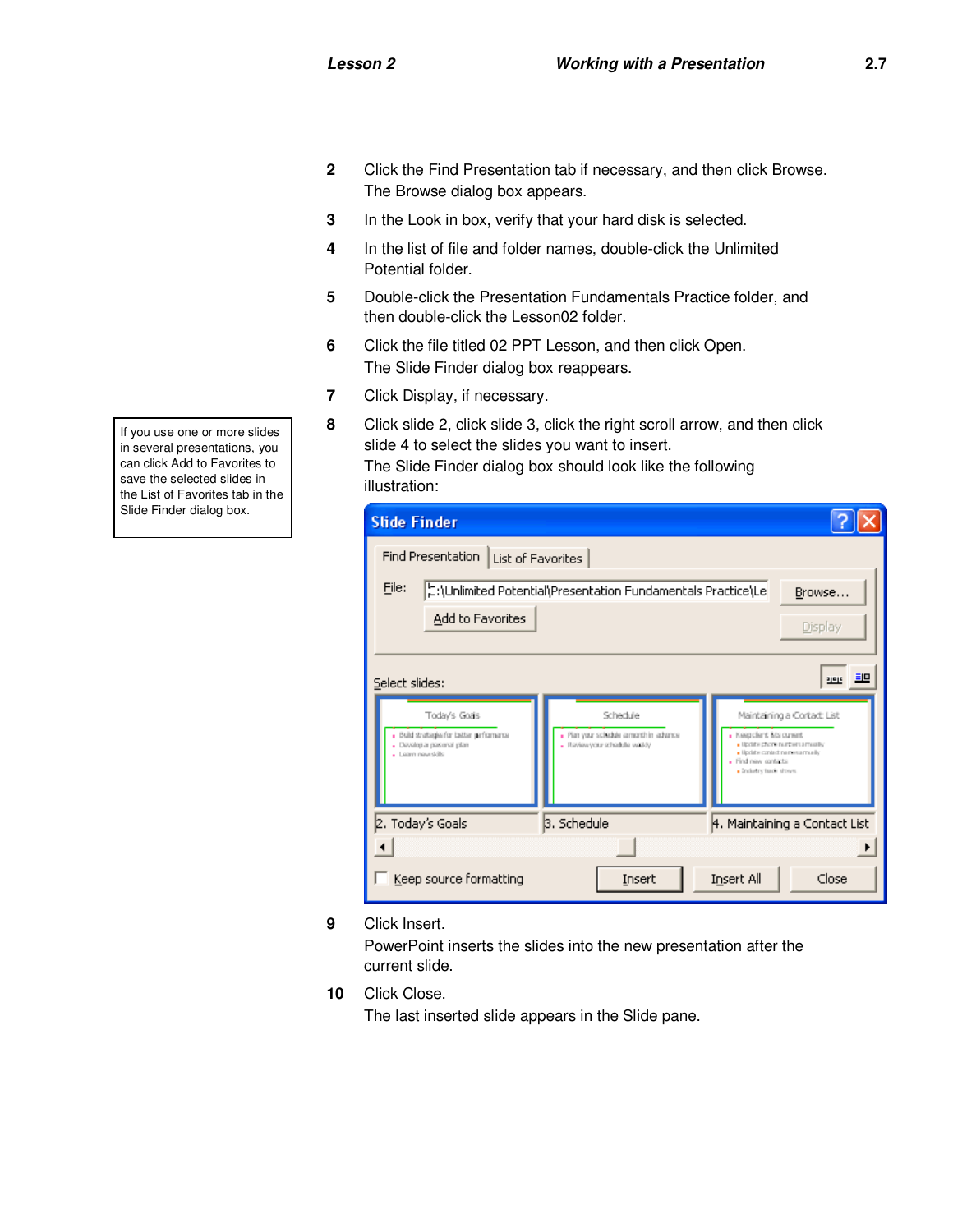### Rearranging Slides in Slide Sorter View

After you insert slides from another presentation into the current one, you may need to rearrange the slides into the order that most effectively communicates your message. This is best done in Slide Sorter view, where you can drag one or more slides from one location to another.

In this exercise, you rearrange slides in Slide Sorter view.

- **1** Click the Slide Sorter View button. Notice that the Slide Sorter toolbar appears above the presentation window.
- **2** Click slide 4 ("Summary"), and then drag it to the empty space after slide 7 ("Maintaining a Contact List").

Notice that the pointer changes to the drag pointer when you begin to drag (see illustration below). When you release the mouse button, slide 4 moves to its new position, and PowerPoint repositions and renumbers the other slides in the presentation.



- **3** Drag the scroll box to the top of the vertical scroll bar, and then click the current slide 4 ("Today's Goals").
- **4** Drag slide 4 between slides 1 and 2.
- **5** Double-click slide 1 to return to the previous view, Normal view.

In Slide Sorter view, you can also move slides between two or more open presentations. Open each presentation, switch to Slide Sorter view, and then click Arrange All on the Window menu. Drag the slides from one presentation window to another.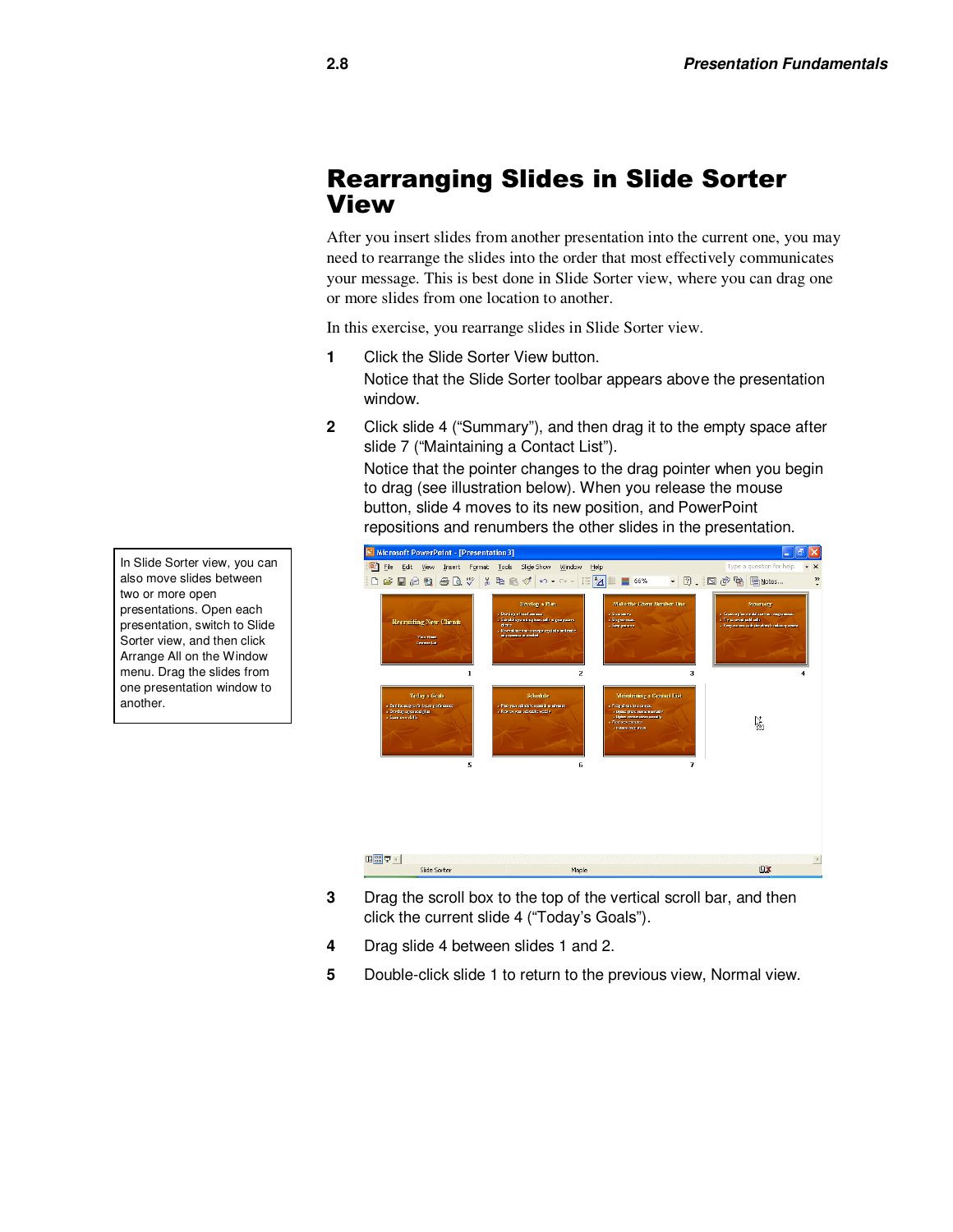# Creating a Folder to Store a Presentation

To keep your presentations organized and easily accessible, you can store them in separate folders that you create and name. For example, you could store all training presentations for Contoso, Ltd in a folder named Training. If, after a time, there are too many files in the Training folder, you can create subfolders within the Training folder with names such as Recruiting and Techniques.

Use the Create New Folder button provided in the Save As dialog box to create a new folder. Before clicking the Create New Folder button, you might need to click the Save in down arrow to locate the drive on which you want to store the new folder. You can use the Places Bar to move to another location in your computer. The Places Bar on the left side of the Save As and Open dialog boxes provides quick access to commonly used locations in which to store and open files.

In this exercise, you create a folder and save the current presentation in the new folder.

- **1** On the Standard toolbar, click the Save button. PowerPoint displays the Save As dialog box, in which you can type a new name for the presentation as well as create a new folder to store it in.
- **2** In the Save in box, verify that your hard disk is selected.
- **3** In the list of file and folder names, double-click the Presentation Fundamentals Practice folder, and then double-click the Lesson02 folder.
- **4** Click the Create New Folder button.

The New Folder dialog box appears. Note that the folder you are creating is a subfolder of the PowerPoint Practice folder.

| <b>New Folder</b> |        |
|-------------------|--------|
|                   | ОК     |
| Name:             | Cancel |

- **5** Type **Recruiting** as the new folder name and click OK. Recruiting becomes the current folder in the Save As dialog box.
- **6** In the File name box, type **Contoso Recruiting Pres 02**. The "02" at the end of the presentation file name matches the lesson number.
- **7** Click Save.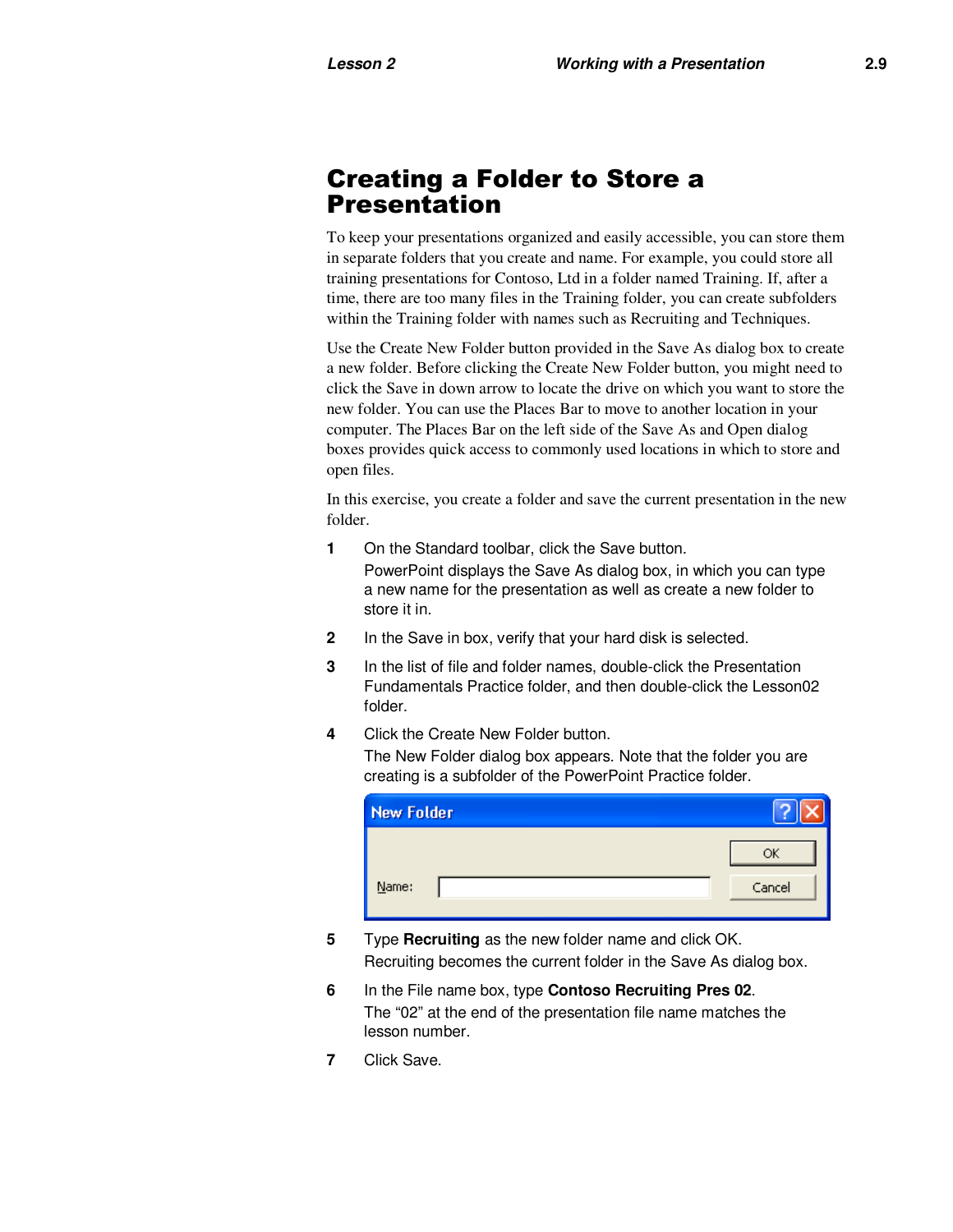PowerPoint saves the presentation with the new name Contoso Recruiting Pres 02, which now appears in the presentation window title bar, in the Recruiting folder.

# Showing Slides in Slide Show View

At any time during the development of a presentation, you can quickly and easily review the slides for accuracy and flow in Slide Show view. Slide Show view displays the slides in order by slide number, using the entire screen on your computer.

In this exercise, you display slides in Slide Show view.

- **1** In the Outline pane, click the slide 1 icon, if necessary.
- **2** Click the Slide Show button. PowerPoint displays the first slide in the presentation.
- **3** Click the screen to advance to the next slide.
- **4** Click one slide at a time to advance through the presentation. After the last slide, click to exit Slide Show view. PowerPoint returns to the current view.

### Customizing PowerPoint

You can customize PowerPoint to the way you work best by changing different options. You can view these options by clicking the Options command on the Tools menu. For example, you can open recently used files by accessing them on the File menu. With the Options command, you can change the number of recently used files that appear on the File menu.

In this exercise, you customize a PowerPoint option.

- **1** On the Tools menu, click Options, and then click the General tab. The Options dialog box appears with the General tab open.
- **2** Click the Recently Used File List up arrow or down arrow to reach six entries.
- **3** Click OK.
- **4** Click the File menu to see the expanded list of recently used files, and then press Esc to cancel the menu.

#### Lesson Wrap-Up

This lesson covered how to create a new presentation using a design template, enter slide text, create new slides, enter text in the Outline tab, insert slides from other presentations, and rearrange slides.

If you are continuing to the next lesson:

**1** On the Standard toolbar, click the Save button. PowerPoint saves any changes to the presentation.

To end a slide show before you reach the last slide, press Esc.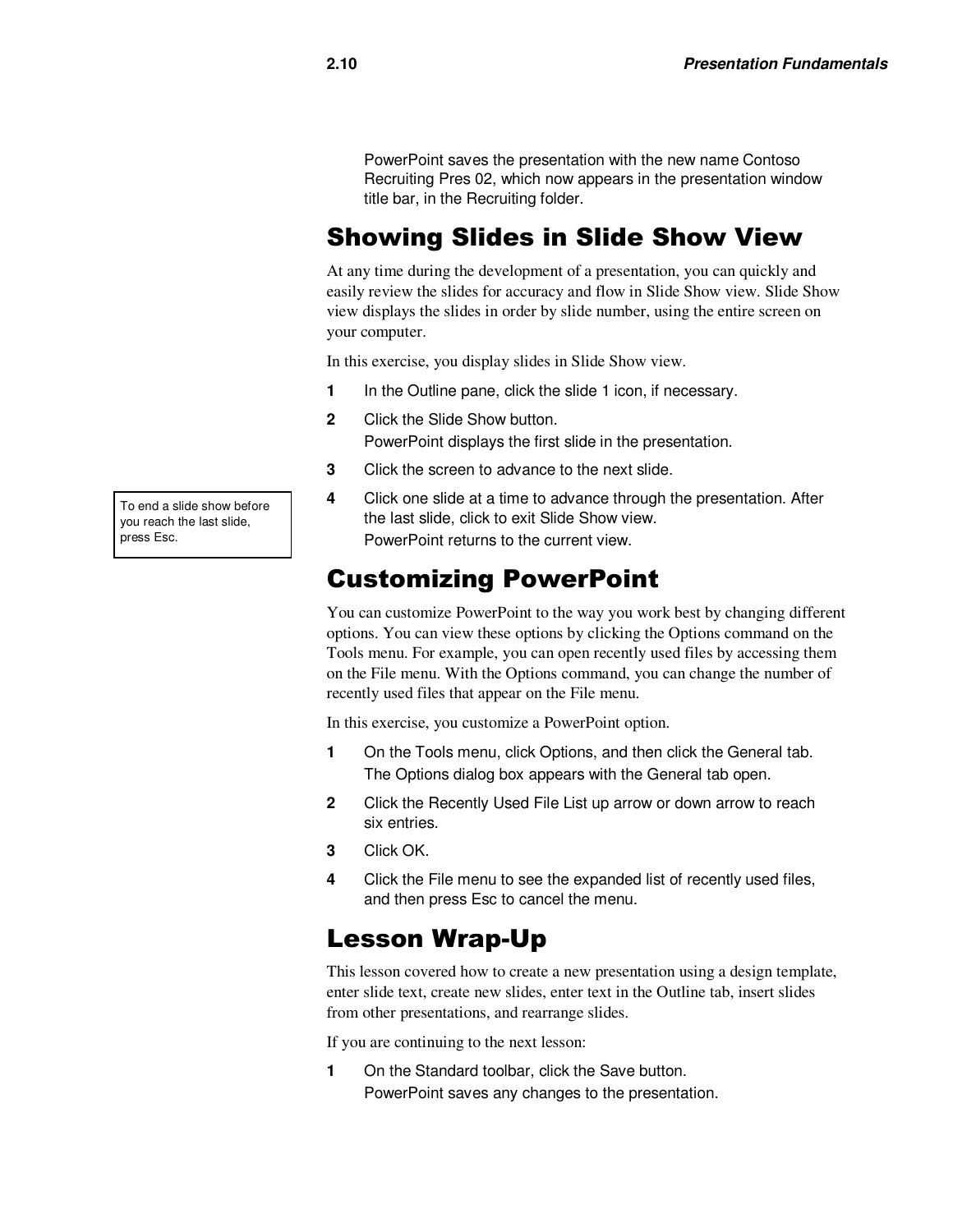**2** On the File menu, click Close. PowerPoint closes the presentation.

If you are not continuing to other lessons:

- **1** On the Standard toolbar, click the Save button. PowerPoint saves any changes to the presentation.
- **2** Click the Close button in the top-right corner of the PowerPoint window. PowerPoint closes the presentation, and then exits.

Quick Quiz

- **1** How do you start a new presentation using a design template with PowerPoint already running?
- **2** How do you add title text to a slide?
- **3** What are the ways you can create a new slide?
- **4** How do you change a paragraph text indent level?
- **5** How do you move an entire line of text?
- **6** How do you view the slides you want to insert from another presentation?
- **7** How do you move a slide in Slide Sorter view?

# Putting It All Together

Exercise 1: Your sales team has nominated you to choose the new design template for the monthly sales reports. You decide to use the following text to create a new presentation using a design template with a title slide, and a new slide with a title and bullets.

| <b>Southwest Sales Review Agenda</b> |              | $\{title\}$    |
|--------------------------------------|--------------|----------------|
| Today's Date                         |              | $\{subtitle\}$ |
| Agenda                               |              | $\{title\}$    |
| <b>Introduction</b>                  | $\{bullet\}$ |                |
| <b>Discussion</b>                    | $\{bullet\}$ |                |
| <b>Summary</b>                       | $\{bullet\}$ |                |

Save the presentation as **SW Sales** in the Lesson02 folder in the Presentation Fundamentals Practice folder.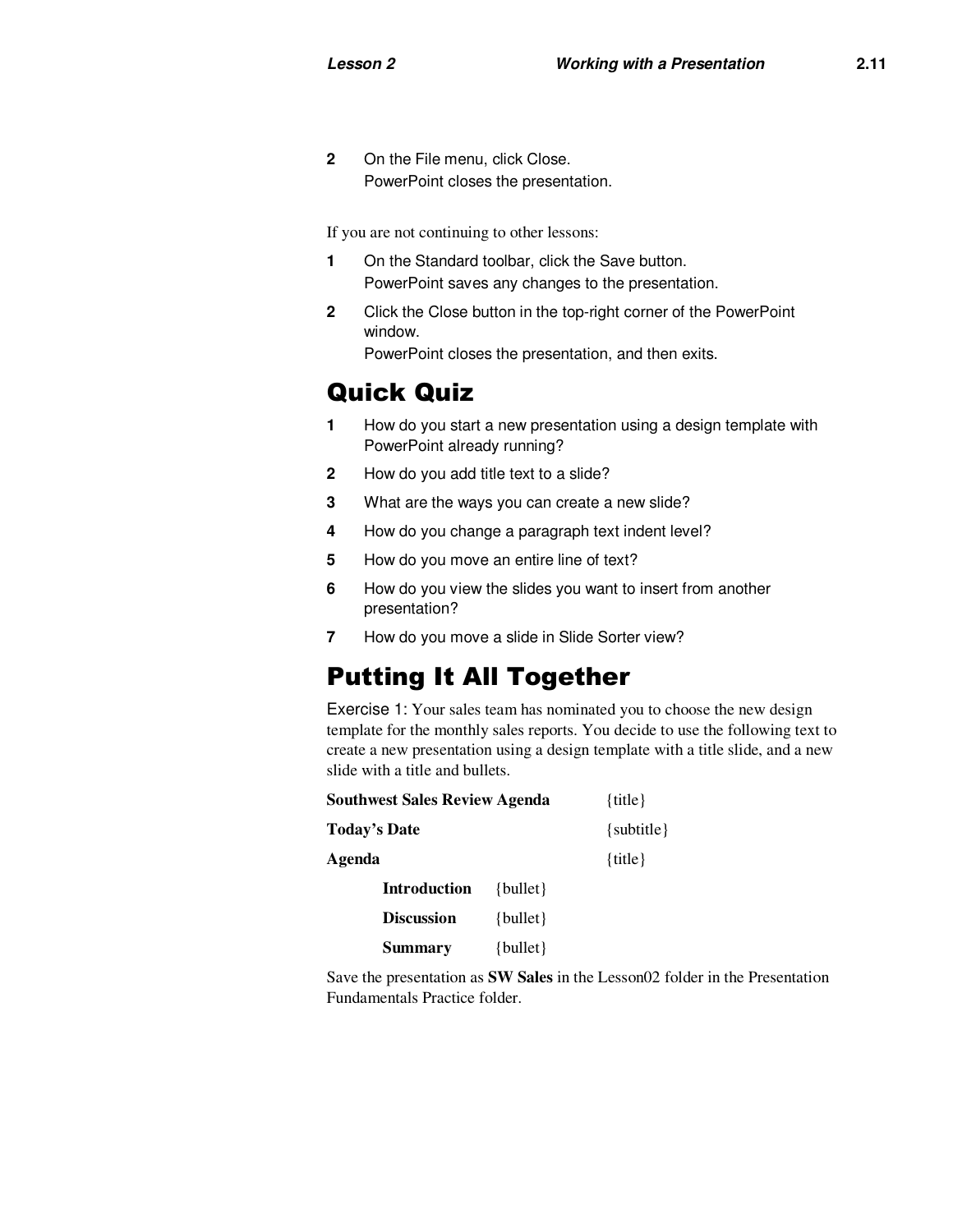Exercise 2: Your supervisor has asked you to help with a motivational presentation. You begin by creating a new presentation using a design template with the following slides:

| Personal Strategic Planning                   | $\{title\}$    |              |
|-----------------------------------------------|----------------|--------------|
| <b>Sales Force</b>                            | $\{subtitle\}$ |              |
| <b>Topics</b>                                 | $\{title\}$    |              |
| <b>Planning for Change</b>                    |                | $\{bullet\}$ |
| <b>Identifying Barriers to Success</b>        |                | $\{bullet\}$ |
| <b>Getting the Right Skills and Knowledge</b> |                | $\{bullet\}$ |

Insert slide 2 ("Today's Goals") at the end of the presentation from the file 02 PPT lesson in the Lesson02 folder in the Presentation Fundamentals Practice folder. Move the slide so that it becomes the second slide.

Save the presentation as **Motivate** in the Lesson02 folder in the PowerPoint Practice folder.

Exercise 3: The personnel department at A. Datum Corporation wants to create several presentations to remind employees of company policies. Begin by creating a new presentation using a design template with the following slides:

| A. Datum Corporation              | $\{title\}$                     |  |
|-----------------------------------|---------------------------------|--|
| <b>Holidays and Personal Time</b> | $\{subtitle\}$                  |  |
| <b>Holidays</b>                   | {title of Title Only slide}     |  |
| <b>Standard Holidays</b>          | {title of Title and Text slide} |  |
| New Year's Day                    | $\{bullet\}$                    |  |
| <b>Memorial Day</b>               | $\{bullet\}$                    |  |
| <b>Independence Day</b>           | $\{bullet\}$                    |  |
| <b>Labor Day</b>                  | $\{bullet\}$                    |  |
| <b>Thanksgiving Day</b>           | $\{bullet\}$                    |  |
| <b>Christmas Day</b>              | $\{bullet\}$                    |  |

In the Outline tab, create a new slide with the title **Expanded Holidays**. Then type the following bullet items in the Outline tab:

**Available to senior staff only Six standard holidays Day after Thanksgiving Christmas Eve New Year's Eve**